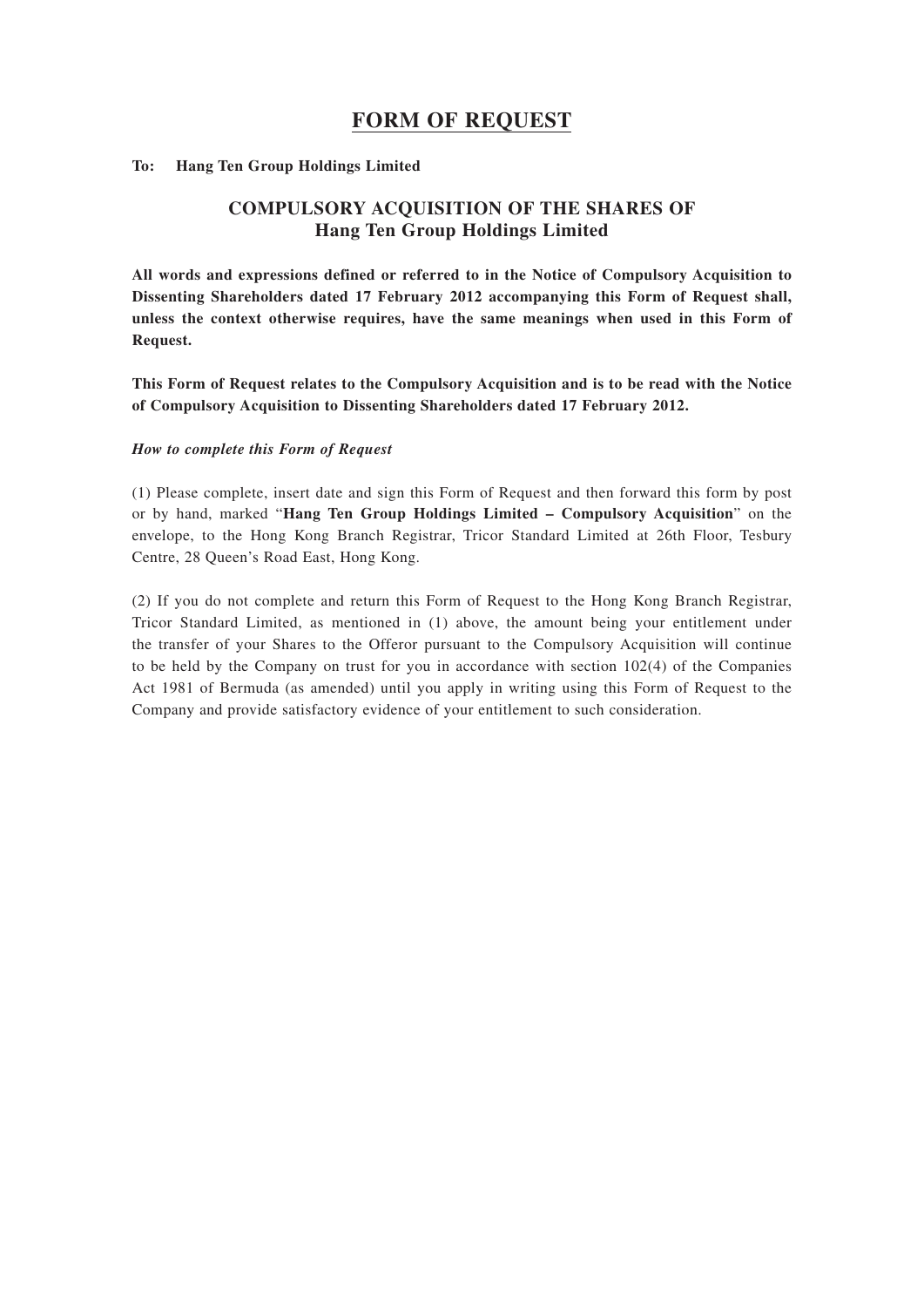# **REQUEST**

|     | *I/We have:                                                               | <b>Yes</b><br>(Tick Box) |
|-----|---------------------------------------------------------------------------|--------------------------|
| (i) | enclosed share certificate(s) for $*$ my/our Shares                       | П                        |
|     | (ii) enclosed the transfer receipt(s) and/or any other documents of title | П                        |
|     | (iii) requested a Form of Indemnity and Statutory Declaration             |                          |

\*I/We hereby request and direct the Company to pay ("Payment") \*me/us the amount which \*I am/we are entitled under the transfer of all of \*my/our Shares to the Offeror pursuant to the Compulsory Acquisition by way of cheque (being the consideration amount for the transfer of all of \*my/our Shares to the Offeror pursuant to the Compulsory Acquisition ("Transfer") less the Hong Kong stamp duty paid in respect of the Transfer) which is currently being held by the Company in a separate bank account on trust for \*me/us in accordance with section 102(4) of the Companies Act 1981 of Bermuda (as amended) ("Trust"), by way of cheque crossed "Not negotiable – account payee only" drawn in my/our favour through ordinary post (without interest and at my/our own risk) to the address stated below, or if no address is stated below, to me/us or (in the case of joint registered Shareholders) the first-named of us at the registered address shown in the register of members of the Company:

*(insert address to which the cheque is to be sent if different from the registered address of the registered Shareholder or of the first-named of joint registered Shareholders.)*

Address: (in block capitals)

\*I/We hereby acknowledge and agree that the Payment will constitute full discharge of all liabilities of the Company to \*me/us under the Trust.

Signature of shareholder(s)

Name of shareholder(s):

Contact Telephone Number:

Date:

*\* Delete whichever is inapplicable*